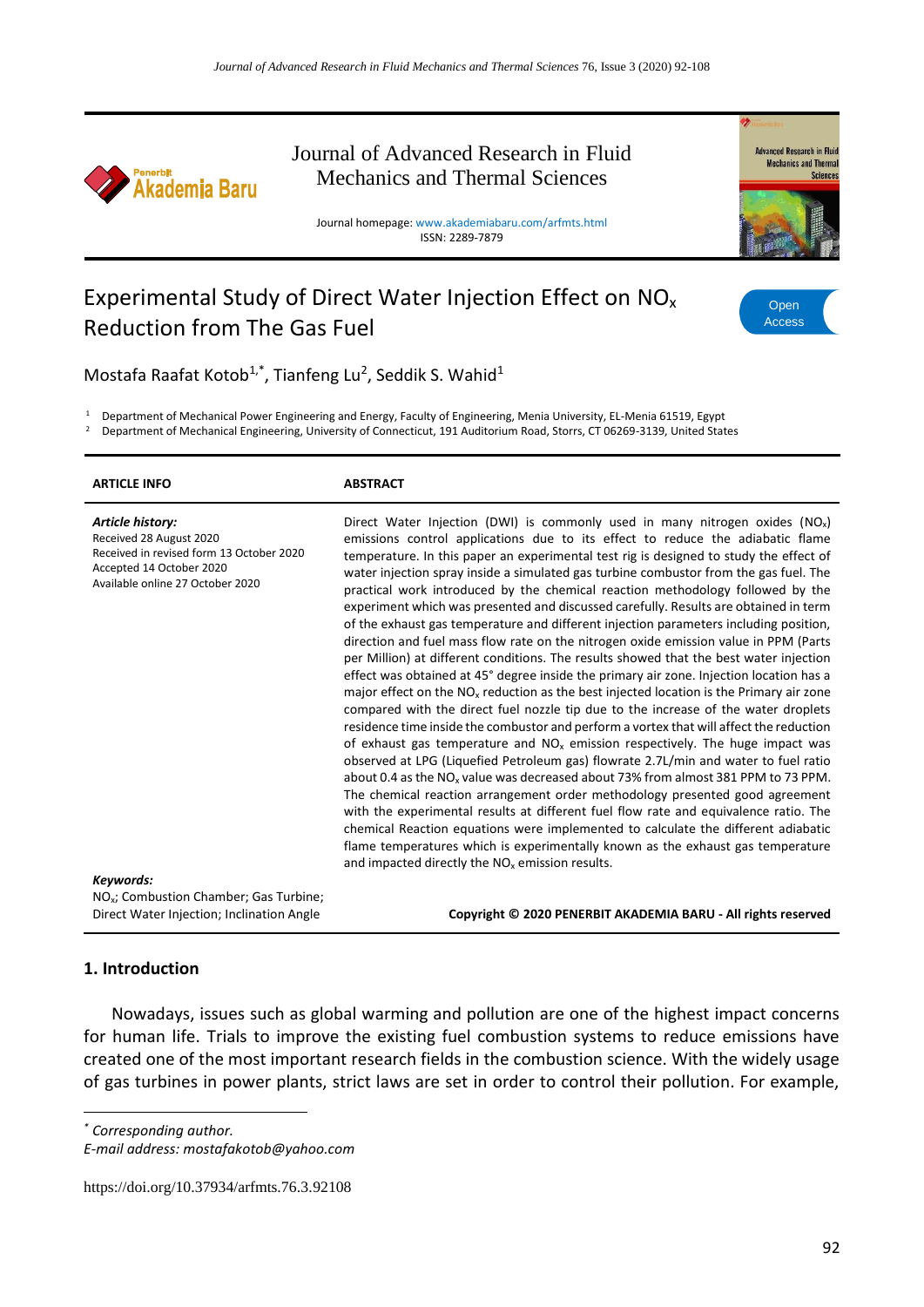

according to EU law for gas turbines, the maximum amount of nitrogen oxides ( $NO<sub>x</sub>$ ) and carbon monoxide (CO) emission allowed in dry mode is 25 PPMVD [1]. Natural gas is a better choice for a clean combustion due to the percentage of carbon dioxide  $(CO<sub>2</sub>)$  emitted resulting from the combustion of this fuel is very low [2]. However,  $NO<sub>x</sub>$  emission is the other barrier to deal with since the greenhouse effect of NO<sub>x</sub> is even more than CO and CO<sub>2</sub> [3]. In the last half of the twentieth century, it has become apparently that nitrogen oxide (NO) is a major contributor of photochemical smog, acid rain and ground level ozone in the urban air  $[4]$ . Furthermore, NO<sub>x</sub> participates in a chain reaction that removes ozone from the stratosphere with the consequence of increased ultraviolet radiation reaching the earth's surface. Ultraviolet (UV) rays can kill plant and animal cells, because even small amounts of UV light cause cell damage and induce skin cancer [5]. Consequently, minimization of NO production becomes a necessity in combustion systems. The oxides of nitrogen are formed mostly during the combustion of hydrocarbon fuels. From the many pollutants the nitrogen oxides deserve special attention because of their wide-ranging effects on tropospheric ozone production, and also because nitrogen oxides are amenable to reduction by process modification more than other air pollutants [6]. Comparing among the different  $NO<sub>x</sub>$  products, the NO percentage is the highest one, so the nitrogen oxide emission ( $NO<sub>x</sub>$ ) is our concern in this paper. Recently, many researchers were studied the emissions and especially  $NO<sub>x</sub>$  reduction from the gas turbines. Direct water injection is one of the effective methods to control positively the  $NO<sub>x</sub>$  emission by decreasing the combustion temperature [7]. So, wet cycle is a way of reducing NO<sub>x</sub> emissions from gas turbines. The humid air including the amount of moisture has inversely proportional with  $NO<sub>x</sub>$ production. The temperature profile of the entering gas towards the gas turbine blades is the main factor which is affected the NO<sub>x</sub> emission characteristics [8]. DWI with  $\dot{m}_w/\dot{m}_f$  about 0.15 at turbine low load led to reduce  $NO<sub>x</sub>$  emission values around 35% [9]. Water in gas turbine can be recycled from the compressor cooling and lead to a  $NO<sub>x</sub>$  reduction [10]. The other method is a direct water injection in the gas turbine combustor. Studies showed that with the water injection at the rate of 0.4 of the total air flows, up to 50% of  $NO_x$  emission can be reduced [11]. The other important point is the proper water injection location and direction [12]. When the water is directly introduced into the ignition region (injected into combustion air zone), the  $NO<sub>x</sub>$  formation is effectively reduced. Although of some general guidelines on direct water spray injection in gas turbine combustors, many features of this process still remain unknown probably due to a smaller number of studies were published on this topic. The proper values of water injection mass flow rate, angle, and location encountered in gas turbines are of special interest. In this research, the effects of water spray injection in the combustion chamber on the combustor are checked including the best location and tilting water injection angle and water injection mass flowrate to determine the best conditions are recommended to use while injection the water into the gaseous combustor to control the  $NO<sub>x</sub>$ emissions.

## **2. Methodology**

The chemical reaction has been done for the LPG domestic gas bottle which contains the used gas fuel (Propane- C3H8) in the Combustion Lab. Under Mechanical Power Department at Faculty of Engineering in Menia University, Egypt [13]. The given data is included in Table 1.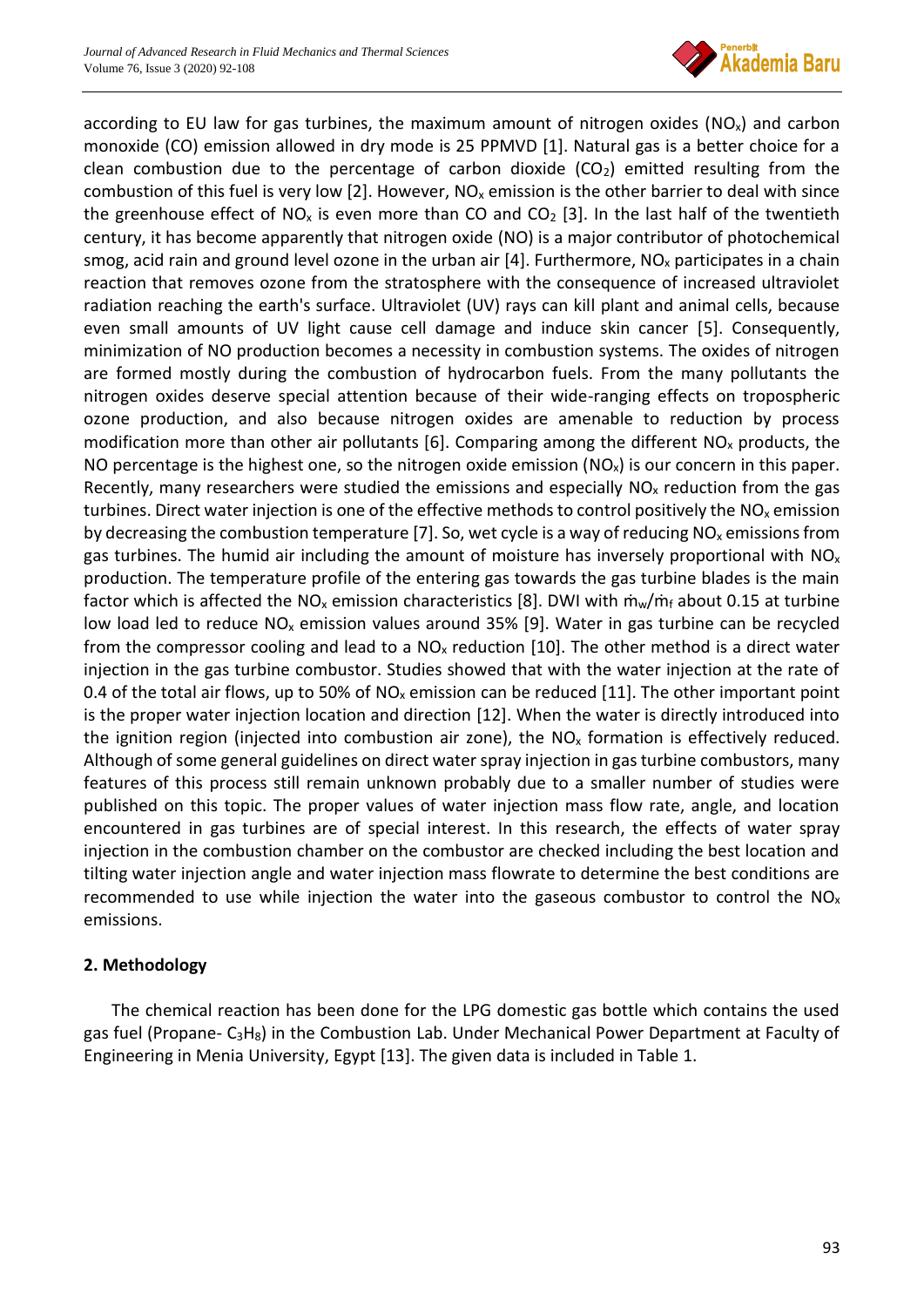

| LPG used fuel characteristics  |                                                    |                                       |
|--------------------------------|----------------------------------------------------|---------------------------------------|
| Item                           | Value                                              | Unit                                  |
| Used Fuel-LPG domestic Bottle  | 80% propane C <sub>3</sub> H <sub>8</sub>          | %                                     |
|                                | 20% butane C <sub>4</sub> H <sub>10</sub>          |                                       |
|                                | Assume for balanced chemical reaction, the fuel is |                                       |
|                                | propane $C_3H_8$                                   |                                       |
| <b>Entrance Pressure Range</b> | 0.32 to 10                                         | bar                                   |
| LPG flowrate Range             | 5 to 1000                                          | 1/hr                                  |
|                                | 0.095 to 19                                        | 1/min.                                |
| LPG inlet Temperature          | 20                                                 | °C                                    |
| LPG Volumetric to mass unit    | 1 Litre = $0.51$ Kg = 510 gram                     | L & gram                              |
| Air Volumetric to mass unit    | 77.3 Litre = $100$ gram                            | L & gram                              |
| Oxygen density                 | 1.323                                              | $\text{Kg/m}^3$ at 20 $\textdegree$ C |
| LPG density                    | 1.898                                              | $Kg/m3$ at 20 $^{\circ}$ C            |

# **Table 1**

#### *2.1 Chemical Reaction*

The balanced equation for the complete combustion of propane  $C_3H_8$  in air [23]

$$
C_{\alpha}H_{\beta} + \left(\alpha + \frac{\beta}{4}\right)(O_2 + 3.76N_2) \to \alpha CO_2 + \frac{\beta}{2}H_2O + 3.76(\alpha + \frac{\beta}{4})N_2
$$

where,  $\alpha$  is the number of carbon atoms in a molecule of fuel.  $\beta$  is the number of hydrogen atoms in a molecule of fuel. Then, for  $C_3H_8$  chemical reaction balance

$$
C_3H_8 + 5(O_2 + 3.76N_2) \rightarrow 3CO_2 + 4H_2O + 5*3.76N_2
$$

Accordingly,

The stoichiometric air to fuel by mole is

$$
\frac{n_{air}}{n_{fuel}} = 4.76 \left( \alpha + \frac{\beta}{4} \right) = 4.76 * 5 = 23.8
$$

Also, the stoichiometric air to fuel by weight is

$$
\frac{m_{air}}{m_{fuel}} = \frac{29.0 * (\alpha + \frac{\beta}{4}) * 4.76}{1 * 44} = \frac{29.0 * 5 * 4.76}{44} = 15.6863 \text{ kg air/kg fuel at ToReference} = (25 °C)
$$

So,  $(A/F)$  stoichiometric = 15.6863 kg air / kg fuel at  $T^{\circ} = 25^{\circ}$ C. (F/A) stoichiometric = 0.0637 kg fuel/kg air at  $T^{\circ}$  = 25 $^{\circ}$ C.

Then, the equivalence ratio  $\emptyset$  is defined as the actual fuel/air mass ratio f divided by stoichiometric fuel/air mass ratio  $f_s$ .

 $\emptyset = \frac{F/A_{m.actual}}{F/A}$  $\frac{f_{A_{m.actual}}}{F/A_{m.st}} = \frac{f_a}{f_s}$  $f_{\rm S}$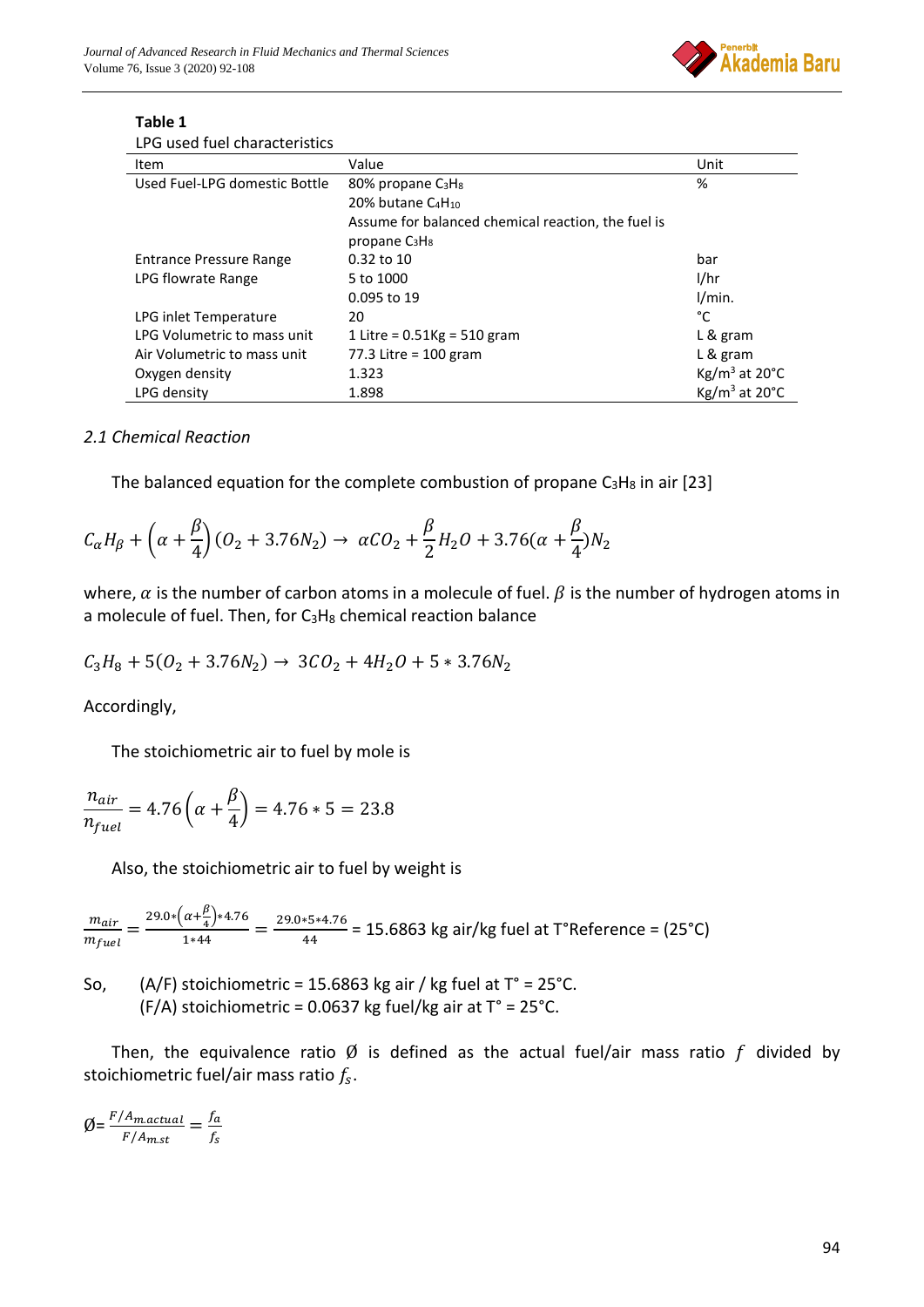

Accordingly, the Measured Points at Combustion Lab, Faculty of Engineering in Menia University at Egypt can be found in Table 2.

| Table 2                                      |        |           |  |
|----------------------------------------------|--------|-----------|--|
| Measured Points in the Experimental Test rig |        |           |  |
| LPG flowrate                                 | I/min. | gram/sec. |  |
| Point 1                                      | 2.7    | 22.95     |  |
| Point 2                                      | 4.8    | 40.8      |  |
| Point 3                                      | 6.7    | 56.9      |  |
| Point 4                                      | 10.5   | 89.2      |  |

The gas flowmeter at Faculty Lab is modified to measure the oxygen gas flowrate. So, to calibrate it to measure the LPG flowrate, the below calibration procedure calculation has been done

Qxygen Density =  $1.323$  kg/m<sup>3</sup> at temperature=  $20^{\circ}$ C LPG density=  $1.898$  kg/m<sup>3</sup> at temperature=  $20^{\circ}$ C So, Q Corrected (LPG)= Q Scale (Oxygen) \* factor

Factor = 
$$
\sqrt{\frac{\text{pScale}}{\text{pCorrected}}}
$$
 =  $\sqrt{\frac{1.323}{1.898}}$  = 0.83

Hence, the air flowrate in g/sec at Different Equivalence Ratio  $\emptyset$  and gas flowrate are included in Table 3 and the data summary at different equivalence ratio and measured combustion air supply flowrate can be found in Table 4.

#### **Table 3**

Combustion air measured points versus LPG fuel at Different Equivalence Ratio (ɸ)

| $\mathbf{r}$ |     |            |                                                              |  |
|--------------|-----|------------|--------------------------------------------------------------|--|
| LPG g/sec.   | Ø   | Air g/sec. | Air g/sec. calculation = $(A/F)$ stoichiometric * LPG g/sec. |  |
| 22.95        | 1.1 | 325.5      | $= 14.11 * 22.95$                                            |  |
|              | 1.0 | 360        | $= 15.686 * 22.95$                                           |  |
|              | 8.0 | 432        | $= 18.82 * 22.95$                                            |  |
|              | 7.0 | 468        | $= 20.39 * 22.95$                                            |  |
| 40.8         | 1.1 | 575.6      | $= 14.11 * 40.8$                                             |  |
|              | 1.0 | 640        | $= 15.686 * 40.8$                                            |  |
|              | 0.8 | 767.85     | $= 18.82 * 40.8$                                             |  |
|              | 0.7 | 831.9      | $= 20.39 * 40.8$                                             |  |
| 56.8         | 1.1 | 802.8      | $= 14.11 * 56.8$                                             |  |
|              | 1.0 | 892.5      | $= 15.686 * 56.8$                                            |  |
|              | 0.8 | 1070.8     | $= 18.82 * 56.8$                                             |  |
|              | 0.7 | 1160.1     | $= 20.39 * 56.8$                                             |  |
| 89.2         | 1.1 | 1258.6     | $= 14.11 * 89.2$                                             |  |
|              | 1.0 | 1399.2     | $= 15.686 * 89.2$                                            |  |
|              | 0.8 | 1678.7     | $= 18.82 * 89.2$                                             |  |
|              | 0.7 | 1818.7     | $= 20.39 * 89.2$                                             |  |
|              |     |            |                                                              |  |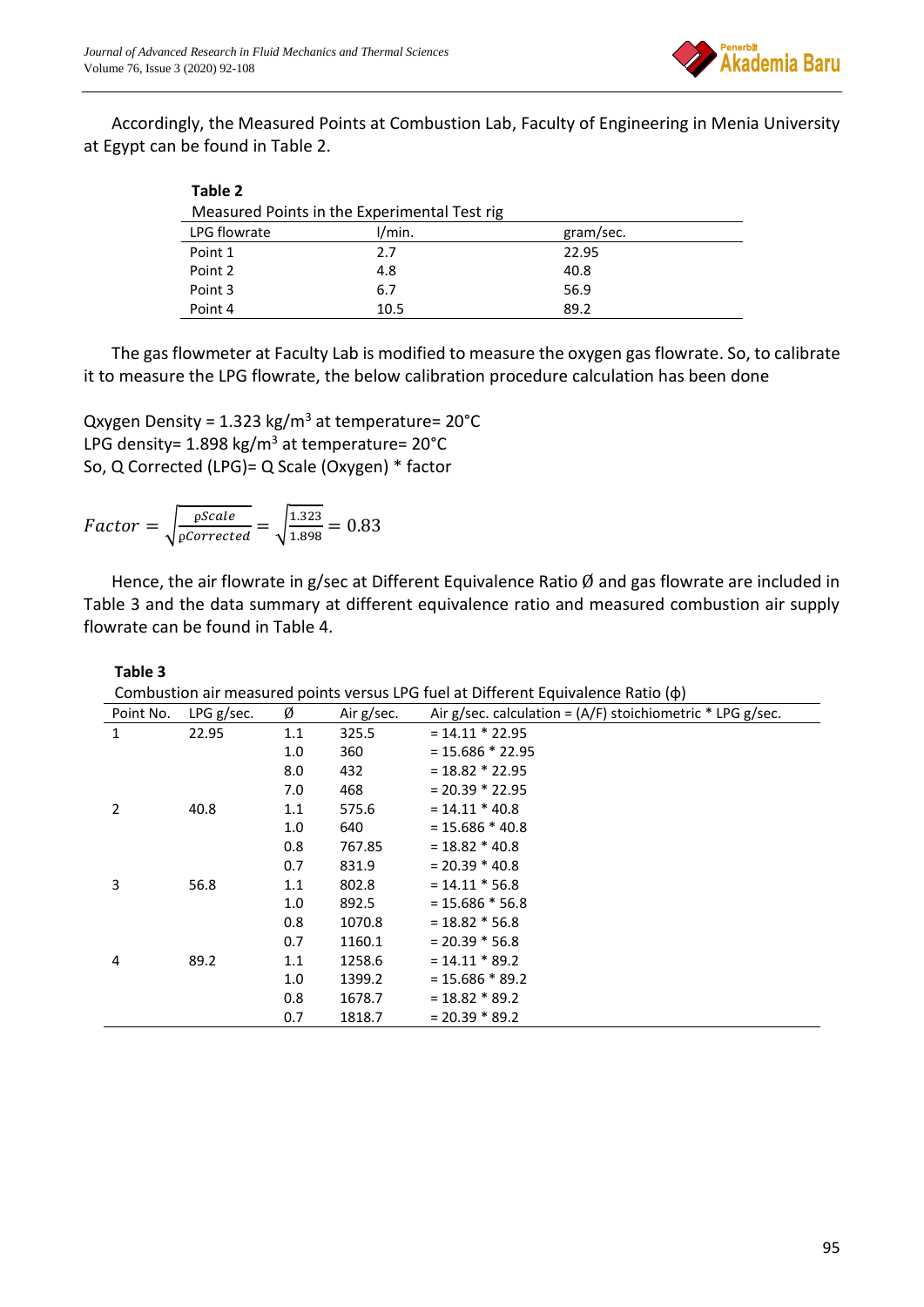**Table 4**



| Volumetric flowrates of LPG fuel and Combustion air measured points |     |            |            |     |            |
|---------------------------------------------------------------------|-----|------------|------------|-----|------------|
| LPG I/min.                                                          | Ø   | Air I/min. | LPG I/min. | Ø   | Air I/min. |
| 2.7                                                                 | 1.1 | 4.19       | 6.7        | 1.1 | 10.34      |
|                                                                     | 1.0 | 4.64       |            | 1.0 | 11.53      |
|                                                                     | 0.8 | 5.56       |            | 0.8 | 13.81      |
|                                                                     | 0.7 | 6.03       |            | 0.7 | 14.91      |
| 4.8                                                                 | 1.1 | 7.42       | 10.5       | 1.1 | 16.22      |
|                                                                     | 1.0 | 8.25       |            | 1.0 | 18.03      |
|                                                                     | 0.8 | 9.89       |            | 0.8 | 21.62      |
|                                                                     | 0.7 | 10.72      |            | 0.7 | 23.44      |
|                                                                     |     |            |            |     |            |

Afterwards, to calculate the adiabatic flame temperature of propane  $C_3H_8$  air mixture flames at different equivalence ratios (0.7,0.8,1.0,1.1) complete and in-complete combustion. The following calculations were implemented as follow.

Chemical equation for stoichiometric burning of hydrocarbon in air for complete combustion is as follow.

$$
\mathcal{C}_x H_y + \left(x + \frac{y}{4}\right) \left(O_2 + 3.76 N_2\right) \to x.\,\mathcal{C}O_2 + \frac{y}{2}.\,H_2O + \left(x + \frac{y}{4}\right). \,(3.76 N_2)
$$

Stoichiometric Chemical equation for in-complete hydrocarbon combustion [28]

$$
z. C_x H_y + \left(z. \left(\frac{x}{2} + \frac{y}{4}\right)\right) (0_2 + 3.76N_2) \to z. xCO + \left(\frac{z. y}{2}\right) (H_2 O) + (z. \left(\frac{x}{2} + \frac{y}{4}\right) (3.76N_2)
$$

Then for adiabatic flame process,

$$
\sum_{R} n_i (h_f^o + \Delta h)_i = \sum_{P} n_e (h_f^o + \Delta h)_e
$$

Accordingly,  $(\Delta h)_e$  is got at adiabatic flame temperature. Where

 $R \rightarrow Reactant$ ,  $P \rightarrow Product$ ,  $i \rightarrow initial$ 

$$
e \rightarrow exit \; , \; h_i \rightarrow initial \; enthalpy \; (\frac{kj}{kmol})
$$

$$
h_f^o \rightarrow enthalpy \ of \ formation \left(\frac{kj}{kmol}\right)
$$

 $\Delta h_i = 0$  due to the initial temperature which equal the Reference temperature (Ti = 25°C).

At equivalence ratio  $\varnothing = 1.0$ 

The balanced chemical equation

$$
\mathcal{C}_3H_8+5(\mathcal{O}_2+3.76N_2)\to 3\mathcal{CO}_2+4H_2O+18.8N_2
$$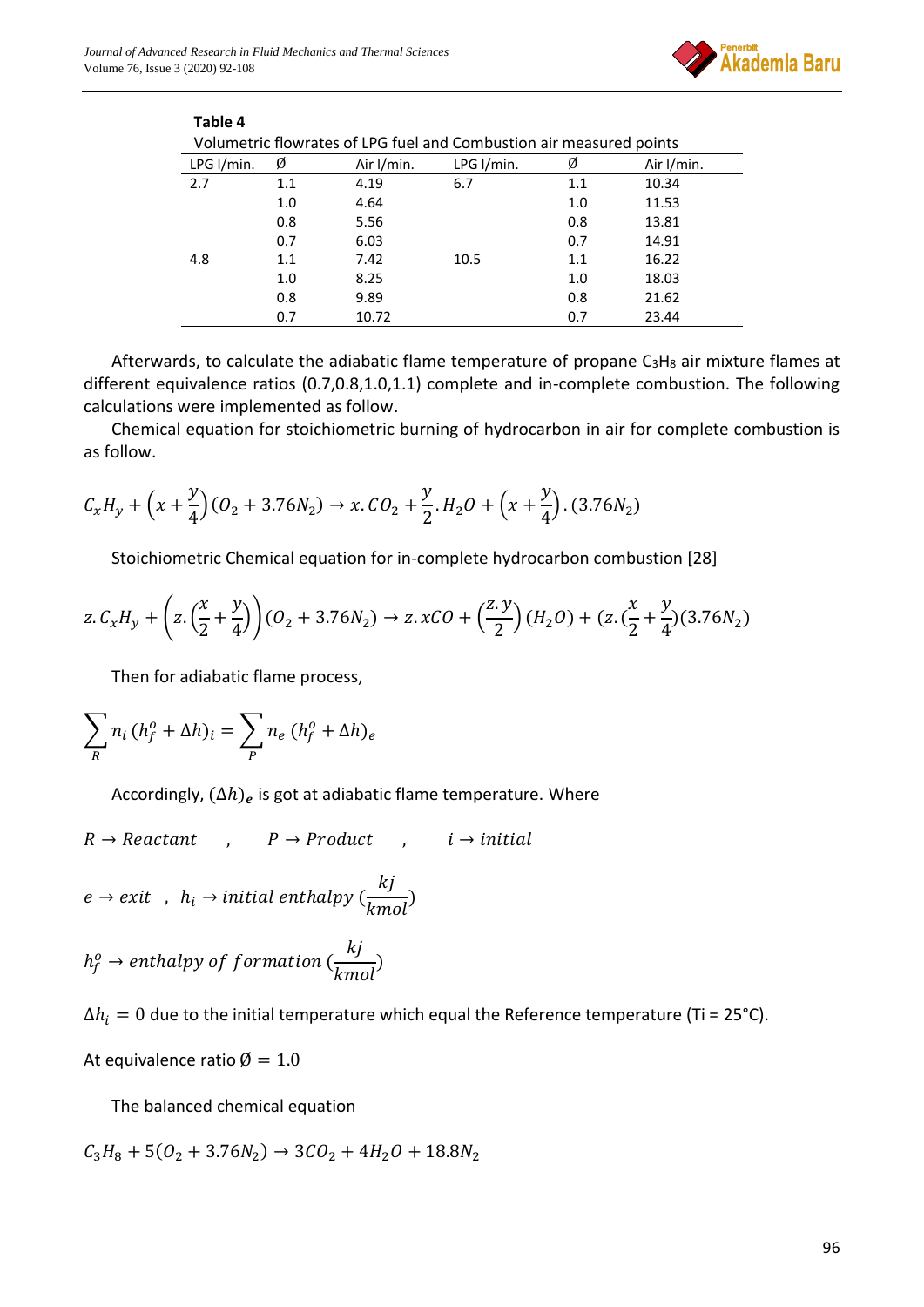

Hence,

$$
h_f^o = 3(h_f^o)_{CO_2} + 4(h_f^o)_{H_2O} - (h_f^o)_{C_3H_8} + 18.8 N_2 - 18.8 N_2
$$

 $h_f^o \rightarrow$  the values of  $h_f^o$  can be get from the steam tables for  $h_f^o$ 

$$
h_f^o = 3kmol\left(-\frac{393,252kj}{kmol}\right) + 4kmol\left(-\frac{241,827kj}{kmol}\right) - 1kmol\left(\frac{104,700kj}{kmol}\right) = -2.043 * 10^6 kj
$$

Then, the exit state at the adiabatic flame temperature is specified by

$$
\sum_{P} n_e \Delta h_e = 2.043 * 10^6 \text{ kj}
$$

To calculate C<sub>P</sub>,  $\Delta h = C_P$ .  $\Delta T$ ,  $C_P$  can get from the steam tables,

$$
\Delta h = \sum_{P} n_e \, \Delta h_e = \Delta T (3(C_P)_{CO_2} + 4(C_P)_{H_2O} + 18.8(C_P)_{N_2}
$$

 $2.043 * 106 = \Delta T (3 * 40 + 4 * 30 + 18.8 * 30)$ 

 $\Delta T = 2268 C$ 

$$
\Delta T = T_{Final} - T_{ref.(25\ C)} = 2268 - 25 = 2243
$$

Hence, the adiabatic flame temperature for propane-air mixture is 2243°C at  $\emptyset = 1.0$ . At Equivalence Ratio  $\emptyset = 1.1, 0.8$  and 0.7 respectively and reference to the above chemical reaction equations, the adiabatic flame temperature results will be as described in Table 5.

| Table 5                                                          |                                 |  |  |  |
|------------------------------------------------------------------|---------------------------------|--|--|--|
| Adiabatic Flame Temperatures in Celsius Degrees (C) at Different |                                 |  |  |  |
| Equivalence Ratio                                                |                                 |  |  |  |
| Equivalence Ratio $(\emptyset)$                                  | Adiabatic Flame Temperature (C) |  |  |  |
| 11                                                               | 2228                            |  |  |  |
| 1.0                                                              | 2243                            |  |  |  |
| 0.8                                                              | 2083                            |  |  |  |
| 0 7                                                              | 1924                            |  |  |  |

#### **3. Experimental Setup and Testing**

#### *3.1 Apparatus*

An experimental test rig has been designed and constructed in the Combustion Lab, Mechanical Power Department, Faculty of Engineering, Menia University to study the effect of water injection at fuel nozzle tips and primary air with different operating conditions on  $NO<sub>x</sub>$  emissions from a prototype small gas combustor. In the present work, a water injection kit has been added to the setup model aiming to validate the effect of injected water at ambient air temperature on the  $NO<sub>x</sub>$ emissions from the gaseous flames. Water has been added through a clean calibrated stepwise glucose lash. Water is entered through a combustor with a different flowrates and different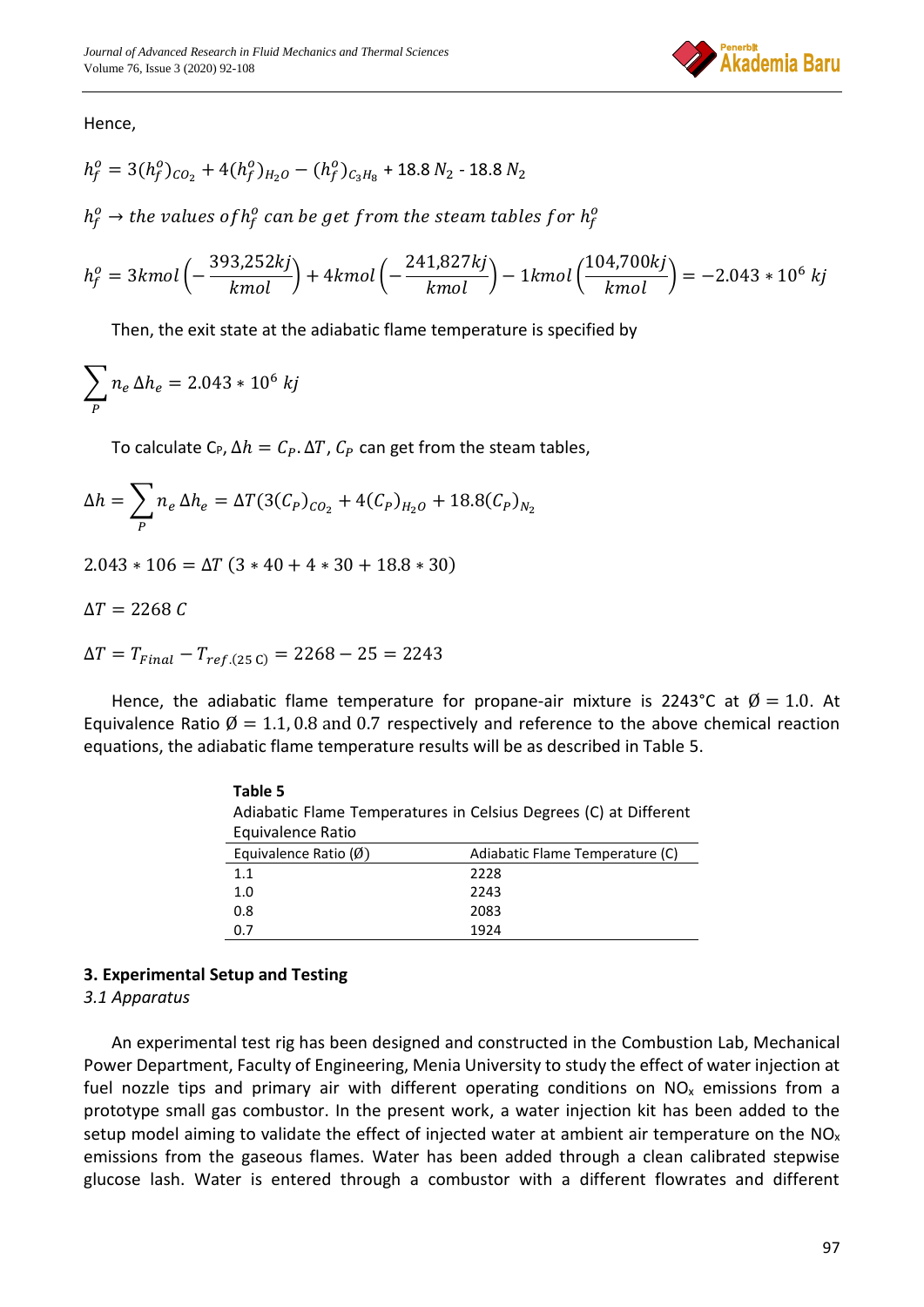

inclination angles in the primary air and accordingly the  $NO<sub>x</sub>$  is examined. A schematic arrangement of the experimental test rig which is illustrated in Figure 1.



The experimental setup consists of a combustion chamber (19), a fuel circuit, a combustion air circuit and a water injection unit. Combustion chamber is a tubular type premixed one [22]. It is mainly consisting of two parts. The first part is called the body of combustion chamber which consists of carbon steel cylinder of 10 cm diameter and 100 cm length with 5 mm thickness. There is one hole on the circumference with a 3 cm diameter of the body to fix the fuel nozzle. The second part of the combustion chamber is called the fuel nozzle (6) [18,19]. It is free with the casing of the combustion chamber and can be accessible for insertion and retract. It has an inlet diameter of 2 mm thickness and connected with stainless steel pipe considering the length is 50 cm and 2 cm diameter. Also, the top of the combustion chamber body is tapped and welded with a thread nut for 10 mm diameter for 4 holes, the distance between each hole to the other is around 20 cm and those holes used as measured points. In the fourth hole is connected with a small T- 90-degree pipe with diameter 1 cm and length 40 cm to be the measuring point (11) for the exhaust flue gas analyzer probe. The other holes are used for exhaust gas temperature recording, water injection hole (8) at the fuel nozzle fuel tips, one hole as a spare (9) and the last hole for the flue gas exhaust measuring point (10) to record the NO<sub>x</sub> [20]. Related to the fuel system, the LPG fuel is supplied from the commercial gas bottles (1) showed in (90% propane, 8% butane and 2% other species) through rubber hose and injected at fuel nozzle. The nozzle diameter is 5 mm. The fuel flow rate is regulated by control valve and its flow rate is measured by a rotameter from the medical regulators common type used to measure the oxygen gas (7), scale type is direct, high capacity and glass tube with the accuracy  $\pm$  5%. Also, the air is supplied to the combustion chamber from an air compressor (2) at the combustion faculty lab which manufactured by Ingersoll rand with a power of 150 kW and a centrifugal type. It provides the air to the combustion chamber for a fuel burning combustion. The discharge from the air compressor end is connected with the primary air pipe which is fitted into the fuel nozzle pipe by 45 degree angle and 10 cm before the nozzle tips, the connection is through a flexible hose and an air control valve (17)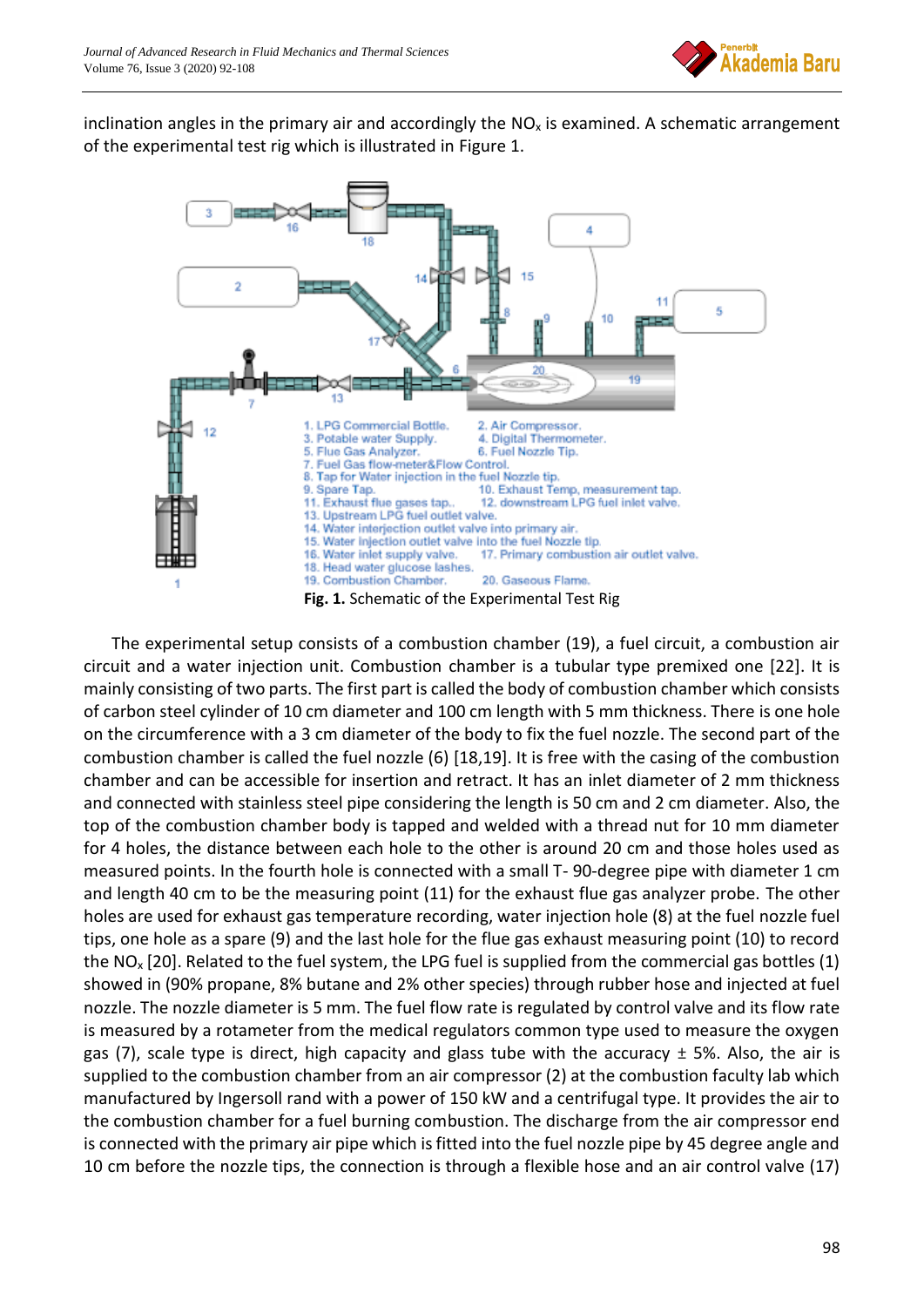

to adjust the inlet air for the combustion process and measured the air flowrate with a similar rotameter of the gas fuel as well [23]. For the water injection kit, the water is injected through a clean glucose lashes with a calibrated ruler from 1 to 500 mm/min (18) and hanged on an ironed stand with a height 130 cm from the injection point to be simulated as a head tank [21]. A flexible hose is exit from the lash with a small injector at the end. Water supply into the lash is coming through a normal water source (3) at the combustion faculty lab and connected to the lash with a normal flexible hose (16).

## *3.2 Experiment (Test) Description*

In the experiment, LPG commercial bottle was used as the fuel source. Flowmeter regulator was used to control the fuel flow rate through the fuel nozzle tube. Also, the fuel flow rate was measured using rotameter which is built up in the flowmeter regulator. The combustion air was supplied to the combustion chamber from a 150kW air compressor and was controlled the flow rate by butterfly valve and measured by a similar flowmeter of the gas fuel one. Water injection kit which consists of glucose lashes drops the injected water flow through a medical injector to make sure the droplets is entered the combustor directly in the fuel nozzle tips with a right angle 90 degree and also in the primary combustion air with a different inclination angles 30, 45, 90 and 135 degree in the shape of atomizing droplets to make sure no stagnation of the water flow inside the combustor and quenching the flame. The water droplets flowed into the combustor from a 130 cm height. Exhaust temperature was measured by using Chromel-Alumel thermocouple (K-type), their wires have 200 μm diameter and its normal measuring range is from 0 to 1370°C with digital thermometer (4). The thermal NO formation was measured by using the gas emission analyzer from the port of gas sample heated handle with length 0.9 ft and hose 11.5 ft and measure the  $NO_x$  through a gas emission analyzer (5) [24,25].

## *3.3 Experimental Procedures*

The main specified measurements in the present work are the recording of the  $NO<sub>x</sub>$  emission concentration in ppm, Exhaust Temperature in degree C, LPG flowrates in l/min and injected water in I/min as well. This is to establish experimentally the effect of normal water injection on  $NO<sub>x</sub>$ emission at different water injection flowrates related to LPG fuel and also diff inclination injected angles at different locations at fuel nozzle tips and primary air from a typical small gas combustor. Some of preparations have been carried out before starting the experimental test, such that

- i. The zero-level reading for the LPG pressure regulator rotameter was checked.
- ii. The digital temperature thermometer was checked by transfer the push button from C to F and in opposite and also connected the K type thermocouple in both TC1 and TC2 to make sure the accurate reading.
- iii.  $NO<sub>x</sub>$  analyzer was checked by pressing zero calibration pushbutton which is taking around 5 minutes, then it will be ready for measuring the  $NO<sub>x</sub>$  readings.

Just make that preparation, the air compressor is running, then its control valves were partially opened that give the specified combustion air related to the different LPG fuel flowrates per the measuring points. The LPG fuel valve was opened until the combustion takes place and then adjusts the fuel flow rate such that rotameter read the specified different flow rate needed from of 2.7 to 10 l/min. In addition, the water injection kit was checked externally at first by make sure it's filled and a source of water is available and make sure the injector is discharged an atomized water droplet, then the injector was put in the targeted location whether directly at fuel nozzle tips or at the primary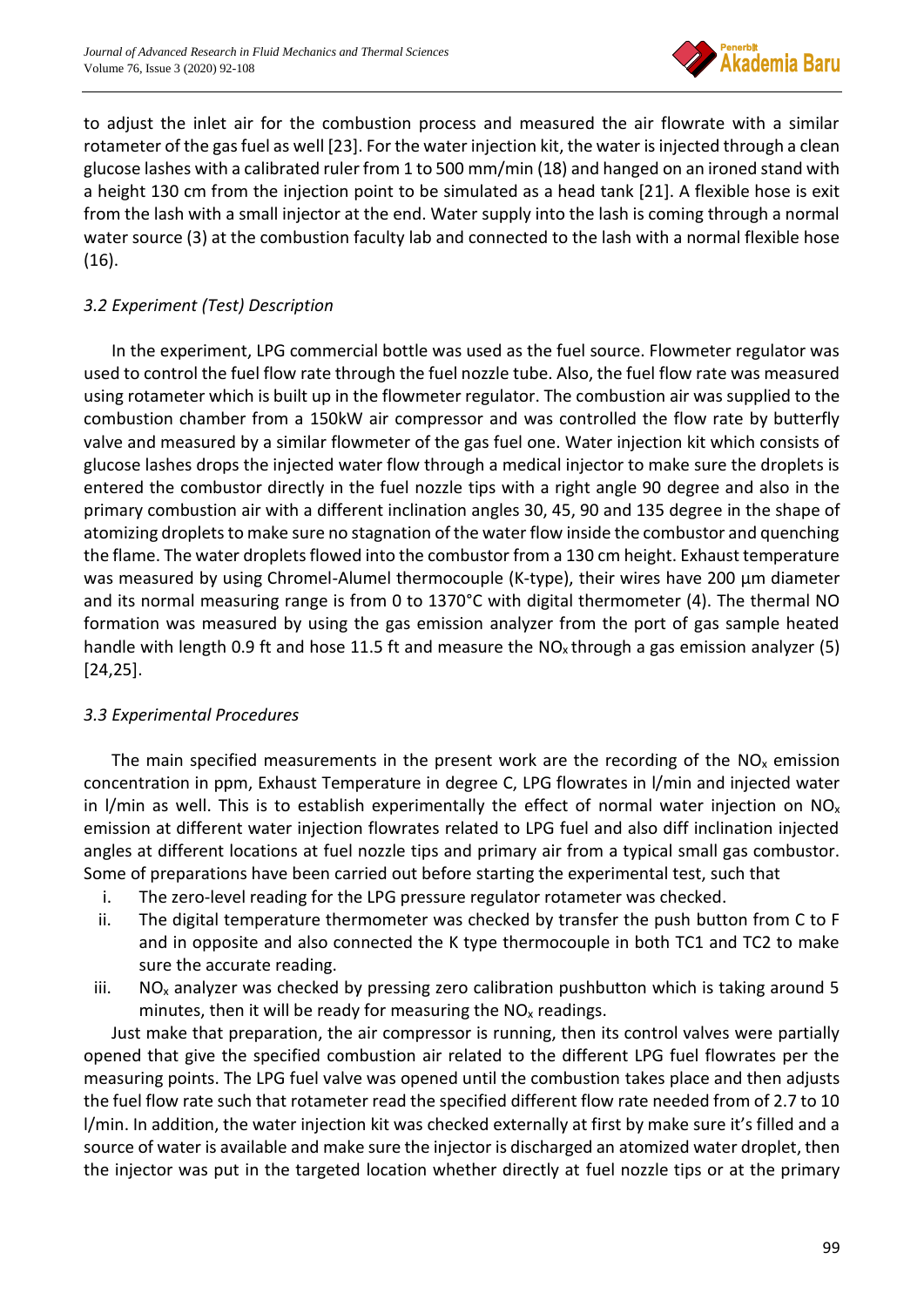

combustion air. It may take care to give enough time for the stability of all measuring instrument and the test rig every time for each experiment test conditions.

#### **4. Results and Discussion**

#### *4.1 Introduction*

In this study, commercial LPG propane is considered for combustion at different values of fuel flowrates and percentage of volumetric injected water related to the fuel flowrate in both direct fuel nozzle tip and the primary combustion air stream at different inclination angle. Global reaction was schemed with the propane-air mixture at stoichiometric to study the chemical reaction of the products from the hydrocarbon fuel.

## *4.2 Effect of NO<sup>x</sup> And Exhaust Temperature at Different LPG Fuel Flowrates*

Figure 2 showed that by increasing the LPG fuel flowrates from 2.7 l/min to 15 l/min. The Exhaust Temperature is proportionally increased from 233 to 499°C alongside will get the NO<sub>x</sub> emission is proportionally increased from 215 to 477 ppm as part of the thermal NO which is directly affect proportionally with the adiabatic flame temperature that results experimentally in the Exhaust Temperature. This result is in agreement with Serrano *et al.,* [14].



Fig. 2. LPG flowrate VS. NO<sub>x</sub> and Exhaust Temperature

## *4.3 Effect of NO<sup>x</sup> And Exhaust Temperature with Injected Water Directly at Fuel Nozzle Tip*

Figure 3 showed that at varying of injected water flowrate related to LPG fuel flowrate at 2.7 l/min. from 0.2 to 0.6 is affecting the exhaust temperature to be reduced from 418 to 173°C that at injected water ratio from 0.2 to 0.4 but at 0.5 and 0.6 injected water ratio, it has been observed that the exhaust temperature is start increasing gradually again to be reached to 187 and 197°C respectively, as a consequence the  $NO<sub>x</sub>$  has been affected also to be reduced from 302 to 92 ppm at injected water ratio from 0.2 to 0.4 and start increasing gradually again at 0.5 and 0.6 injected water ratio respectively, to be reached up to 135 and 156 ppm. The conclusion here that the effect of injected water into the fuel nozzle tips directly can be observed for  $NO<sub>x</sub>$  reduction up to 0.4 W/F ratio. After that, with any increase of injected water ratio, there is no obvious effect with the increased water flowrate because there is no enough residence time for the evaporation of the water especially with large size droplets of the water instead of the atomizing shape so there is no efficient heat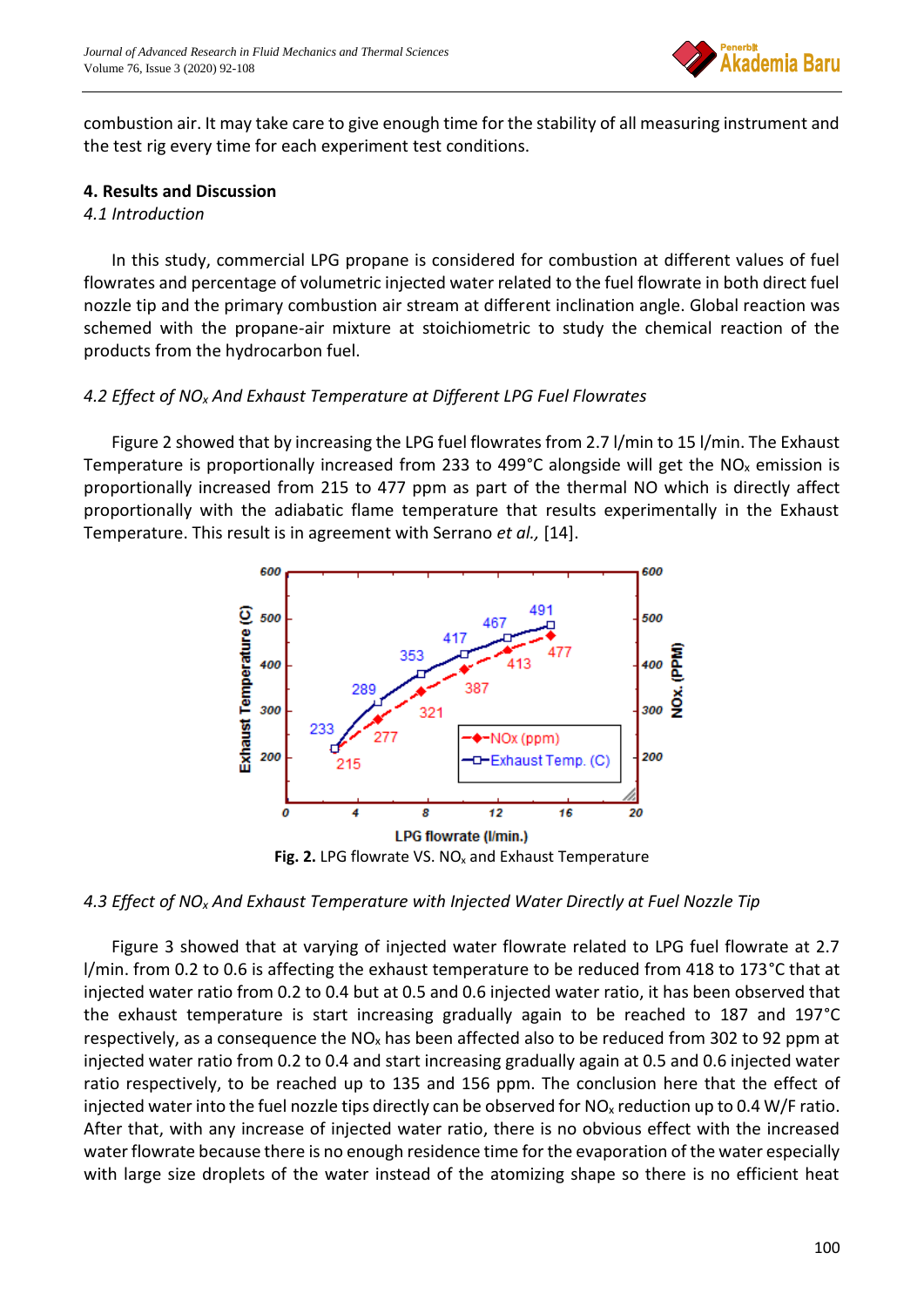

transfer that will could help the exhaust temperature to be reduced and as a consequence will not affect to reduce the  $NO<sub>x</sub>$  emission with the increased water injection over 0.4 W/F ratio.





Figure 4 showed that with increased LPG fuel flowrate to be 5.5 l/min. as the exhaust temperature is rapidly decreased from 508 to 292°C with injected water ratio from 0.2 to 0.4 then after that with W/F ratio 0.5 and 0.6 the Exhaust Temperature is start increasing gradually again to be 317 and 336 ppm accordingly the NO<sub>x</sub> is rapidly decreased as well from 482 to 215 ppm at injected water ratio 0.2 to 0.4 then it tends to increase gradually again at 0.5 and 0.6 W/F ratio to be 284 and 326 ppm. The results in Figure 2 and Figure 3 are in agreement practically with Farokhipour *et al.,* [15].



## *4.4 Effect of NO<sup>x</sup> And Exhaust Gas Temperature with Diff Injected Water at Different LPG Fuel Flowrates at The Primary Combustion Air with Different Inclination Angles*

Figure 5 to Figure 10 showed that the best injection location is to be at the primary combustion air instead of directly to the fuel nozzle tips as the initial stage of reaction had proceeded to completion accordingly the reduction in Exhaust Temperature will be more effective and lower the  $NO<sub>x</sub>$  will be as a consequence of Exhaust Temperature Also having the water injection in the combustion primary air will help to increase the water droplets residence time inside the combustor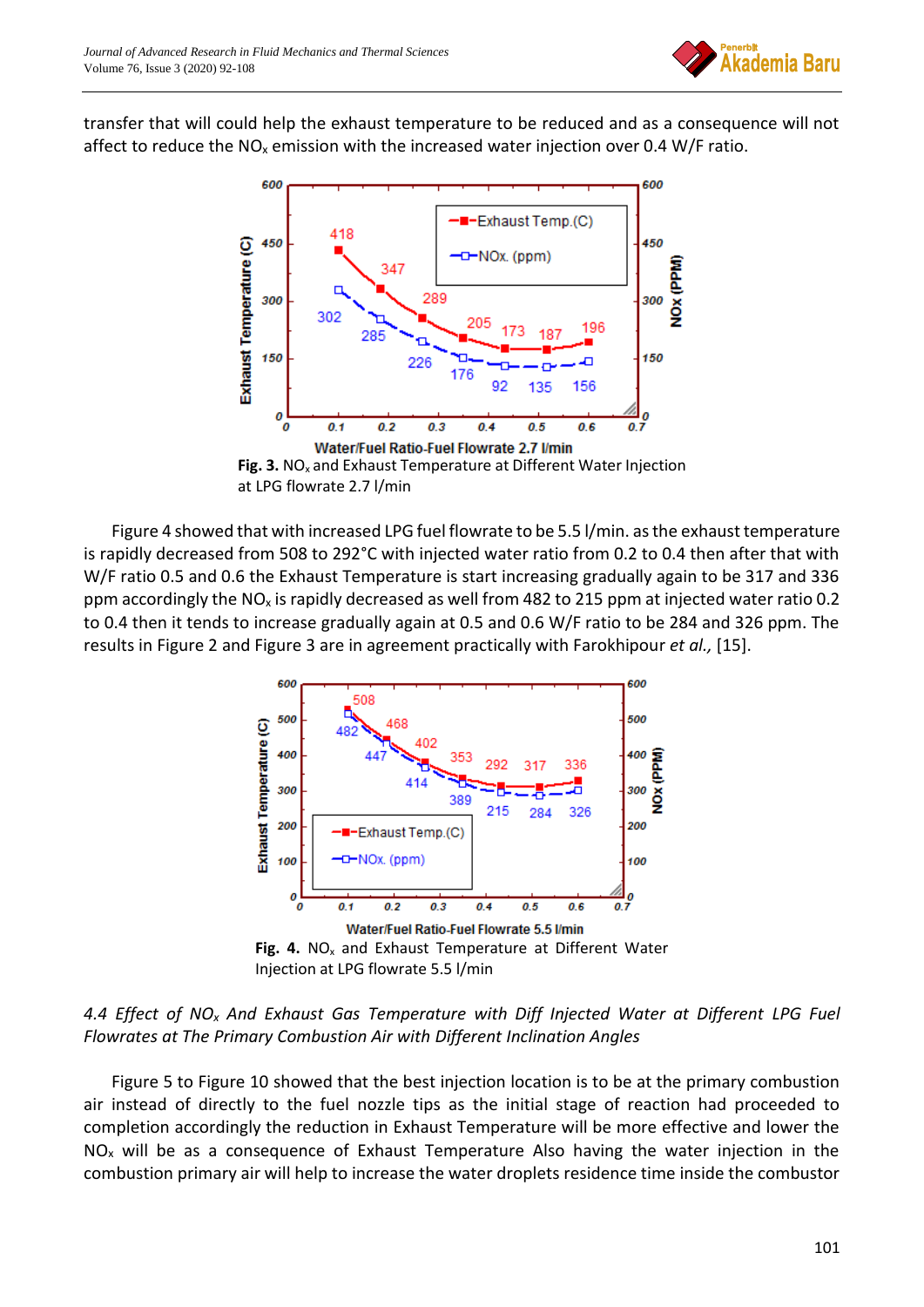

and perform a vortex that will lead to reduce the exhaust gas temperature and  $NO<sub>x</sub>$  emission respectively. On the other hand, the best injection location as explained and inclination angle will be at the primary air zone and water injected angle degree around 45°. The reason that at 45° as the better water droplets distribution will be approximately at this degree. Also, the larger magnitude of the gas droplet relative velocity will be around 45° as well that will lead to a better evaporation rate and a real intense breakup of the  $NO<sub>x</sub>$  components to reduce finally the  $NO<sub>x</sub>$  emissions.

Also, we can observe in the experiment results from Figure 4 to Figure 9 that the direct water injection angle at right side 90° is less effective than at 135° as the water droplets velocity is not larger enough and accordingly the evaporation rate will be less in addition to the water droplets size will be larger at this case and doesn't have a chance to be atomized for more distribution so the water droplets will be stagnant and fall inside a combustor with no effect due to the gravity by the water weight at this case.



**Fig. 5.** NO<sub>x</sub> at Different WI Inclination angles at LPG 2.7 l/min



**Fig. 6.** Exhaust Temperature at Different WI Inclination angles at LPG 2.7 l/min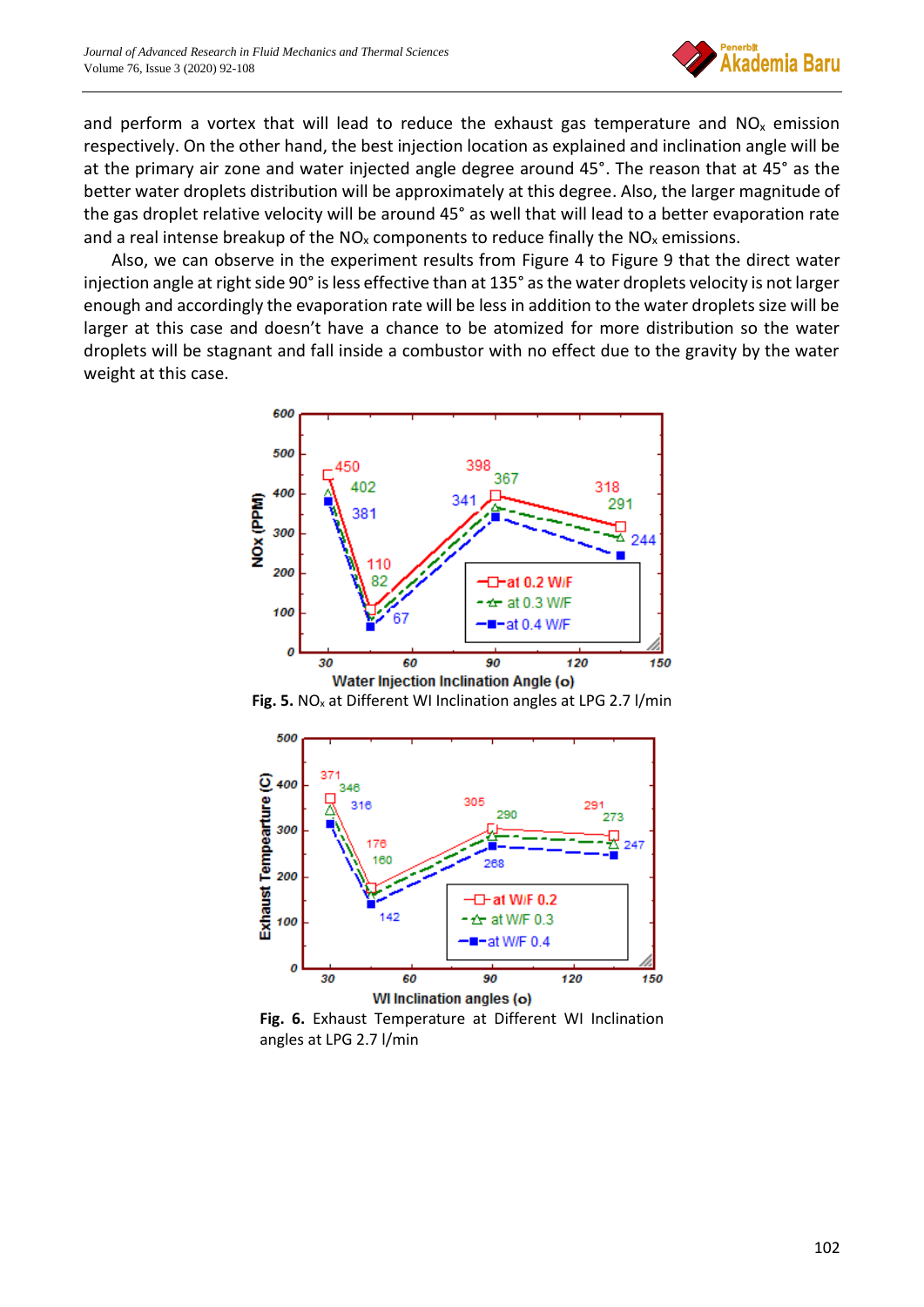



**Fig. 7.** NO<sub>x</sub> at Different WI Inclination angles at LPG 5.5 l/min



**Fig. 8.** Exhaust Temperature at Different WI Inclination angles at LPG 5.5 l/min



Fig. 9. NO<sub>x</sub> at Different WI Inclination angles at LPG 8.0 l/min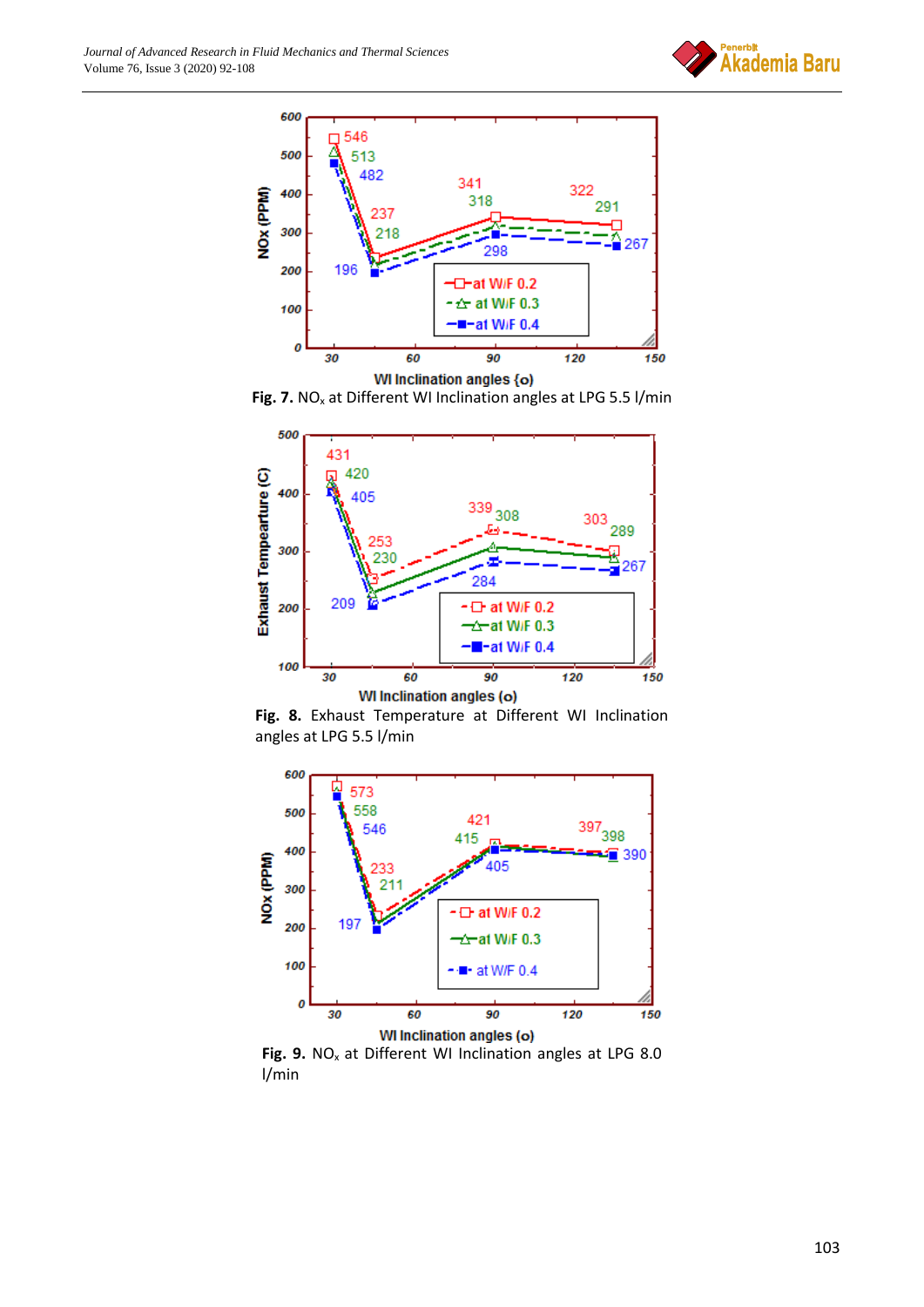



**Fig. 10.** Exhaust Temperature at Different WI Inclination angles at LPG 8.0 l/min

Another observation that the  $NO<sub>x</sub>$  reduction value will be larger with more water injection rate up to 0.4 W/F ratio at fixed LPG fuel flowrate as the result of the Exhaust Temperature Effect that will be gradually increased with more water injection W/F ratio. As the water injection distribution will be less and the water droplets will be stagnated in the combustor with less evaporation rate that will lead to an inverse effect on the  $NO<sub>x</sub>$  emission. The results are in agreement practically with Pavri and Moore [8].

## *4.5 Effect of NO<sup>x</sup> With Different LPG Fuel Flowrates at Fixed W/F Ratio in Line with Different Water Injection Inclination Angles*

In Figure 11 to Figure 13, it could be observed that  $NO<sub>x</sub>$  emission is getting more with increasing LPG fuel flowrate at fixed water injection flowrate, at LPG flowrate from 2.7 to 8.0 l/min. with W/F 0.2 at different injected water inclination angles. The  $NO<sub>x</sub>$  values varying from 110 to 450 ppm at fuel flowrate 2.7 l/min. and from 237 to 546 ppm at fuel flowrate 5.5 l/min. and from 233 to 573 ppm at fuel flowrate 8.0 l/min. and also the same behavior at W/F ratio 0.3 as the NO<sub>x</sub> at fuel flowrate 2.7 l/min. is varying from 67 to 381 ppm, at 5.5 l/min. the NO<sub>x</sub> is changing from 298 to 482 ppm and at 8.8 l/min. the NO<sub>x</sub> is varying from 211 to 558 ppm. Finally, at W/F ratio 0.4 the NO<sub>x</sub> is between 67 to 381 ppm at Fuel 2.7 l/min at Fuel 5.5 l/min. the NO<sub>x</sub> is varying from 196 to 482 ppm and at the end at fuel 8.0 l/min. Then,  $NO_x$  value is between 197 to 546 ppm. The reason the Exhaust Temperature is rapidly increased with more fuel flow rate. Also note that all of these values considering that the best NO<sub>x</sub> reduction value at the three conditions W/F ratio 0.2, 0.3 and 0.4 is at injected water inclination angle 45° due to the explained reason before. The results are in agreement practically with Ayed *et al.,* [16] and Luo *et al.,* [17].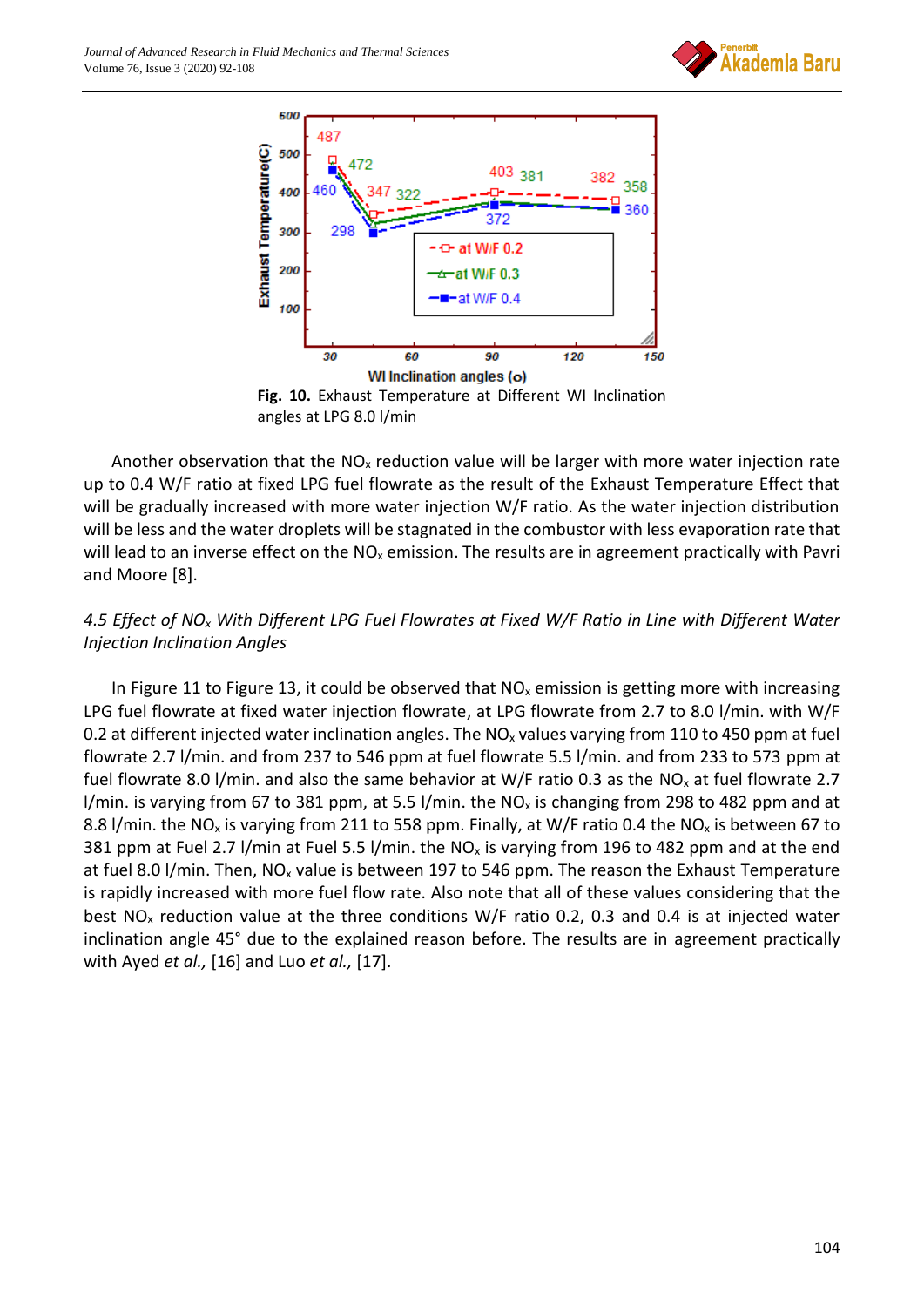



Fig. 11. NO<sub>x</sub> at Different WI angles & LPG flowrates at W/F 0.2



Fig. 12. NO<sub>x</sub> at Different WI angles & LPG flowrates at W/F 0.3



Fig. 13. NO<sub>x</sub> at Different WI angles & LPG flowrates at W/F 0.4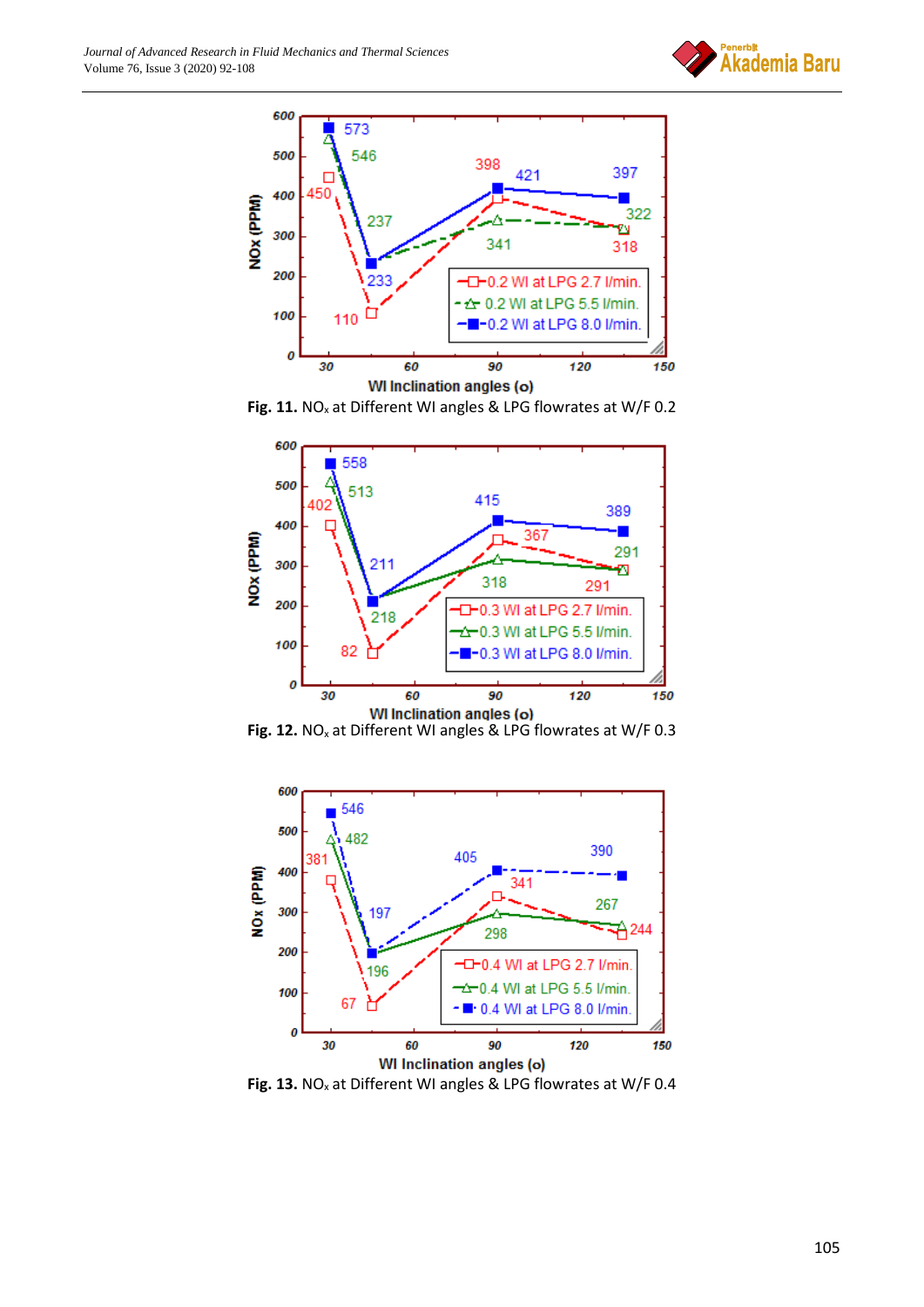

# **5. Conclusion**

Direct water injection effect on  $NO<sub>x</sub>$  reduction from the gas fuel is investigated experimentally. It can be concluded that

- i. Adiabatic flame temperature which is directly related to exhaust gas temperature experimentally and LPG fuel flowrate are the major effective parameters on  $NO<sub>x</sub>$  formation.
- ii. Injection location has a major effect on the  $NO<sub>x</sub>$  reduction as the best injected location is the primary air zone compared with the direct fuel nozzle tip due to the increase of the water droplets residence time inside the combustor and perform a vortex that will affect the reduction of exhaust gas temperature and  $NO<sub>x</sub>$  emission respectively.
- iii. The best water injection Inclination angle is at 45° due to the better water droplets distribution at this degree. Also, the larger magnitude of the gas droplet relative velocity will be around 45° as well that will lead to a better evaporation rate and a real intense breakup of the  $NO<sub>x</sub>$  components to reduce finally the  $NO<sub>x</sub>$  emissions.
- iv. The direct Water injection angle at right side 90° is less effective than at 135° to reduce the  $NO<sub>x</sub>$  emission as the water droplets velocity is not larger enough and less evaporation rate in addition to the water droplets size will be larger at this case. There is no chance to be atomized for more distribution so the water droplets will be stagnant and fall inside a combustor with no effect due to the gravity by the water weight.
- v. NO<sub>x</sub> reduction value will be larger with more water injection rate up to 0.4 W/F ratio at fixed LPG fuel flowrate as the result of the Exhaust Temperature effect that will be gradually increased with more water injection W/F ratio. As the water injection distribution will be less and the water droplets will be stagnated in the combustor with less evaporation rate that will lead to an inverse effect on the  $NO<sub>x</sub>$  emission.

Based on the above conclusion, it can be concluded that WI (Water Injection) is an effective method to reduce the  $NO<sub>x</sub>$  emission from gaseous fuel flames used for gas turbines considering the injection area, location and the inclination water injected angle.

For the experimental study, the measurements of experimental air flowrate were done using the same model of fuel flowmeter after recalibration considering the air temperature and density. So, the variation results with the theoretical chemical reaction was about 3%.

The other compositions of the real LPG gas bottle composition were neglected except the  $C_3H_8$ propane used gas that was adopted in the chemical reaction calculation as it's all considered about 7 to 9% from the whole chemical compositions.

# **Acknowledgment**

This work at the Combustion Lab. Under Mechanical Power Department at Faculty of Engineering in Menia University at Egypt and was supported by Automotive Department and Tractor under Mechanical Engineering sector in the same faculty. Authors also acknowledge and thanks *Professors Ali Abdeltawab and Mohamed Ali Mourad* for their assistance.

## **References**

- [1] Kanniche, Mohamed. "Coupling CFD with chemical reactor network for advanced NOx prediction in gas turbine." *Clean Technologies and Environmental Policy* 12, no. 6 (2010): 661-670. <https://doi.org/10.1007/s10098-010-0293-5>
- [2] Cho, Cheon Hyeon, Gwang Min Baek, Chae Hoon Sohn, Ju Hyeong Cho, and Han Seok Kim. "A numerical approach to reduction of NOx emission from swirl premix burner in a gas turbine combustor." *Applied Thermal Engineering* 59, no. 1-2 (2013): 454-463. <https://doi.org/10.1016/j.applthermaleng.2013.06.004>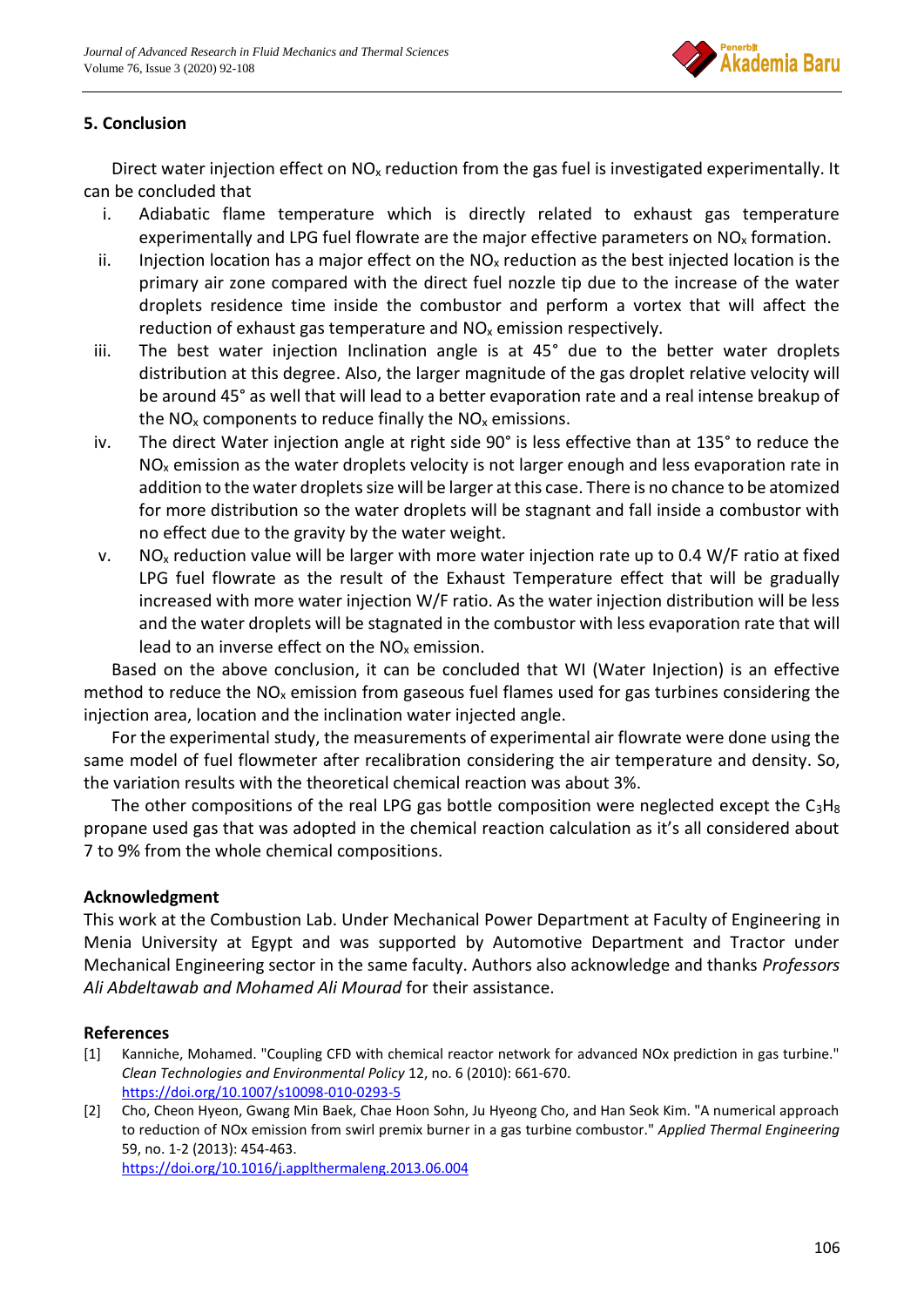

- [3] Lentini, D. "Prediction of NOx emissions in gas turbine combustors inclusive of the N2O contribution." *Proceedings of the Institution of Mechanical Engineers, Part A: Journal of Power and Energy* 217, no. 1 (2003): 83-90. <https://doi.org/10.1243/095765003321148727>
- [4] McQueen, Anne T., Steven J. Bortz, Massie S. Hatch, and R. Leon Leonard. "Cement kiln NO x control." *IEEE Transactions on Industry Applications* 31, no. 1 (1995): 36-44. <https://doi.org/10.1109/28.363052>
- [5] Khavkin, Yuriy. *Combustion System Design*. Pennwell Corp., 1996.
- [6] Lois, E., S. Stournas, F. Zannikos, D. Karonis, and E. Kakaras. "The influence of heating-oil specifications on boiler performance and emissions." *Journal of the Institute of Energy* 66, no. 467 (1993): 84-90.
- [7] Radloff, Ernst, and Charles Gautier. "Diesel engine NOx reduction using charge air water injection." In *Internal Combustion Engine Division Fall Technical Conference*, vol. 47365, pp. 55-66. 2005. <https://doi.org/10.1115/ICEF2005-1235>
- [8] Pavri, Roointon, and Gerald D. Moore. *Gas turbine emissions and control*. General Electric Report No. GER-4211, 2010.
- [9] Mingrui, Wei, Nguyen Thanh Sa, Richard Fiifi Turkson, Liu Jinping, and Guo Guanlun. "Water injection for higher engine performance and lower emissions." *Journal of the Energy Institute* 90, no. 2 (2017): 285-299. <https://doi.org/10.1016/j.joei.2015.12.003>
- [10] Blanco, Gabriel, and Lawrence L. Ambs. "Water recovery systems for steam-injected gas turbines: size optimization and life cycle savings." In *International Joint Power Generation Conference*, vol. 36177, pp. 23-30. 2002. <https://doi.org/10.1115/IJPGC2002-26049>
- [11] Dibelius, N. R., M. B. Hilt, and R. H. Johnson. "Reduction of nitrogen oxides from gas turbines by steam injection." In *Turbo Expo: Power for Land, Sea, and Air*, vol. 79825, p. V001T01A058. American Society of Mechanical Engineers, 1971.
	- <https://doi.org/10.1115/71-GT-58>
- [12] Furuhata, Tomohiko, Tomoya Kawata, Norio Mizukoshi, and Masataka Arai. "Effect of steam addition pathways on NO reduction characteristics in a can-type spray combustor." *Fuel* 89, no. 10 (2010): 3119-3126. <https://doi.org/10.1016/j.fuel.2010.05.018>
- [13] Ministry of Military Production. "Products/ LPG Domestic Gas Bottles." *MOMP Gov.*, 2018. [http://momp.gov.eg.](http://momp.gov.eg/)
- [14] Serrano, J., F. J. Jiménez-Espadafor, A. Lora, L. Modesto-López, A. Gañán-Calvo, and J. López-Serrano. "Experimental analysis of NOx reduction through water addition and comparison with exhaust gas recycling." *Energy* 168 (2019): 737-752.
	- <https://doi.org/10.1016/j.energy.2018.11.136>
- [15] Farokhipour, A., E. Hamidpour, and E. Amani. "A numerical study of NOx reduction by water spray injection in gas turbine combustion chambers." *Fuel* 212 (2018): 173-186. <https://doi.org/10.1016/j.fuel.2017.10.033>
- [16] Ayed, A. Haj, K.Kusterer, H. H.-W. Funke, J. Keinz, C. Striegan, and D. Bohn. "Experimental and numerical investigations of the dry-low-NOx hydrogen micromix combustion chamber of an industrial gas turbine." *Propulsion and Power Research* 4, no. 3 (2015): 123-131. <https://doi.org/10.1016/j.jppr.2015.07.005>
- [17] Luo, Zhaoyu, Tianfeng Lu, and Jiwen Liu. "A reduced mechanism for ethylene/methane mixtures with excessive NO enrichment." *Combustion and Flame* 158, no. 7 (2011): 1245-1254. <https://doi.org/10.1016/j.combustflame.2010.12.009>
- [18] Pugh, D. G., P. J. Bowen, Richard Marsh, A. P. Crayford, Jon Runyon, Steven Morris, A. Valera-Medina, and Anthony Giles. "Dissociative influence of H2O vapour/spray on lean blowoff and NOx reduction for heavily carbonaceous syngas swirling flames." *Combustion and Flame* 177 (2017): 37-48. <https://doi.org/10.1016/j.combustflame.2016.11.010>
- [19] Pugh, Daniel G., Andrew P. Crayford, Philip J. Bowen, and Mohammed Al-Naama. "Parametric investigation of water loading on heavily carbonaceous syngases." *Combustion and Flame* 164 (2016): 126-136. <https://doi.org/10.1016/j.combustflame.2015.11.009>
- [20] Amani, E., and M. R. H. Nobari. "Systematic tuning of dispersion models for simulation of evaporating sprays." *International Journal of Multiphase Flow* 48 (2013): 11-31. <https://doi.org/10.1016/j.ijmultiphaseflow.2012.08.005>
- [21] Torkzadeh, M. M., F. Bolourchifard, and E. Amani. "An investigation of air-swirl design criteria for gas turbine combustors through a multi-objective CFD optimization." *Fuel* 186 (2016): 734-749. <https://doi.org/10.1016/j.fuel.2016.09.022>
- [22] Masri, Assaad R., Peter AM Kalt, and Robert S. Barlow. "The compositional structure of swirl-stabilised turbulent nonpremixed flames." *Combustion and Flame* 137, no. 1-2 (2004): 1-37.